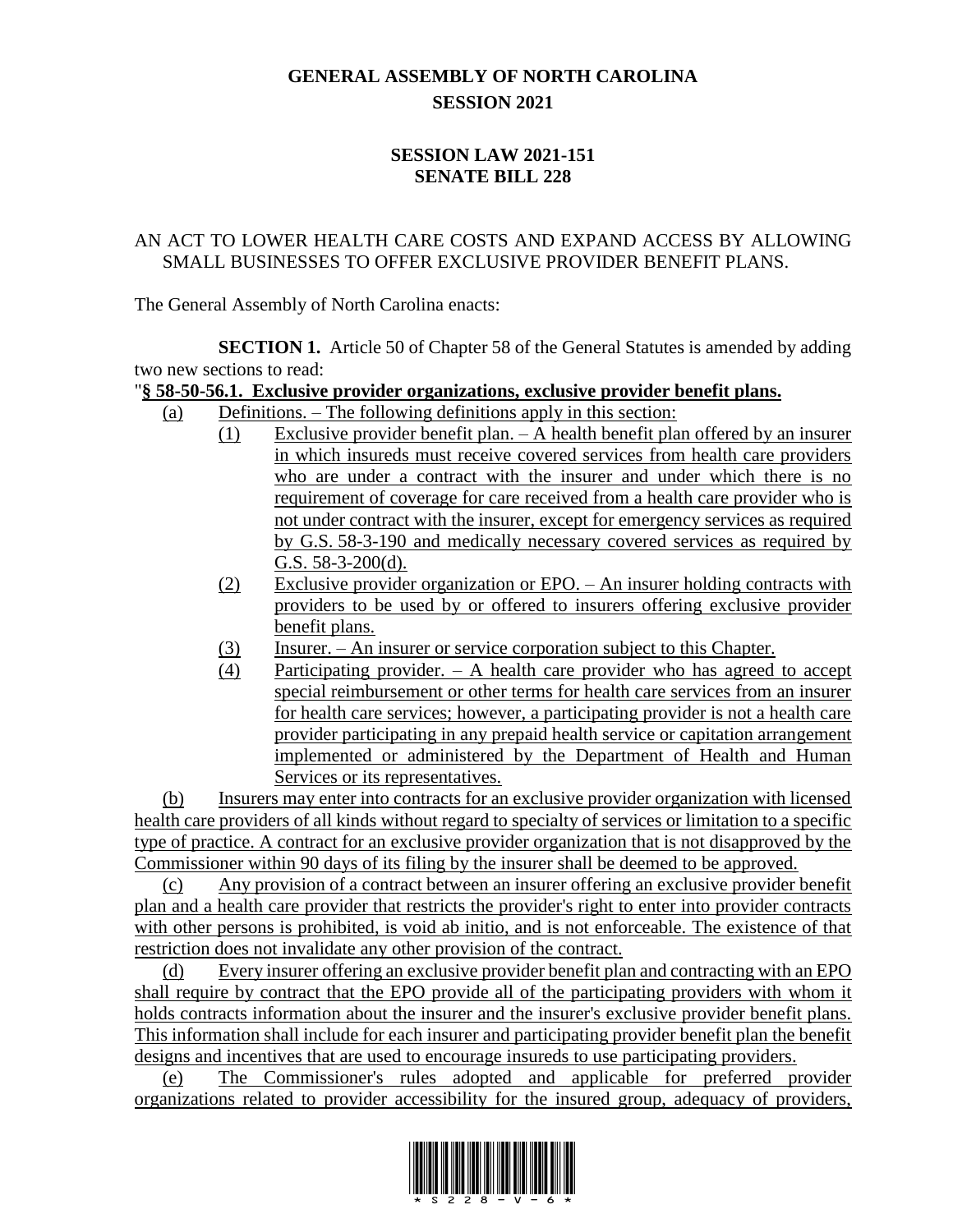availability of services at reasonable times, and financial solvency shall apply for exclusive provider organizations.

(f) Each insurer offering an exclusive provider benefit plan shall provide the Commissioner with summary data about the financial reimbursements offered to health care providers. All such insurers shall annually disclose the following information:

- (1) The name by which the exclusive provider benefit plan is known and its business address.
- (2) The name, address, and nature of any separate organization that administers any preferred provider benefit plan for the insurer.
- (3) The terms of the agreements entered into by the insurer with providers in an exclusive provider organization.
- (4) Any other information necessary to determine compliance with this section, rules adopted under this section, or other requirements applicable to preferred provider benefit plans.

(g) Each insurer shall include a clear statement in any application and any benefit booklets for exclusive provider benefit plans that out-of-network coverage for insureds in the exclusive provider benefit plan only applies for (i) emergency services and (ii) medically necessary covered services when an in-network provider is not reasonably available.

(h) Any provisions of this Chapter that apply to preferred provider benefit plans or preferred provider organizations as of July 1, 2021, shall also apply to exclusive provider benefit plans or exclusive provider organizations.

# "**§ 58-50-56.2. Exclusive provider organization continuity of care.**

- (a) Definitions. The following definitions apply in this section:
	- (1) Ongoing special condition. One of the following conditions:
		- a. An acute illness that is serious enough to require medical care or treatment to avoid a reasonable possibility of death or permanent harm.
		- b. A chronic illness, disease, or condition that is life-threatening, degenerative, or disabling and that requires medical care or treatment over a prolonged period of time.
		- c. Pregnancy from the start of the second trimester.
		- d. A terminal illness for which an individual has a medical prognosis of a life expectancy of six months or less.
	- (2) Terminated or termination. The expiration or nonrenewal of a contract. The term does not include an ending of the contract by an insurer for failure to meet applicable quality standards or for fraud.

(b) Termination of a Provider. – If (i) a contract between an insurer and a health care provider offering an exclusive provider benefit plan is terminated by the provider or by the insurer, or benefits or coverage provided by the insurer are terminated because of a change in the terms of provider participation in an insurer's exclusive provider benefit plan and (ii) an insured is undergoing treatment from the provider for an ongoing special condition on the date of termination, then the following shall apply:

- (1) Upon termination of the contract by the insurer or upon receipt by the insurer of written notification of termination by the provider, the insurer shall notify the insured on a timely basis of the termination and of the insured's right to elect continuation of coverage of treatment by the provider. This subdivision shall apply only if the insured has a claim with the insurer for services provided by the terminated provider or the insured is otherwise known by the insurer to be a patient of the terminated provider.
- (2) Subject to subsection (h) of this section, the insurer shall permit an insured to elect to continue to be covered with respect to the treatment by the terminated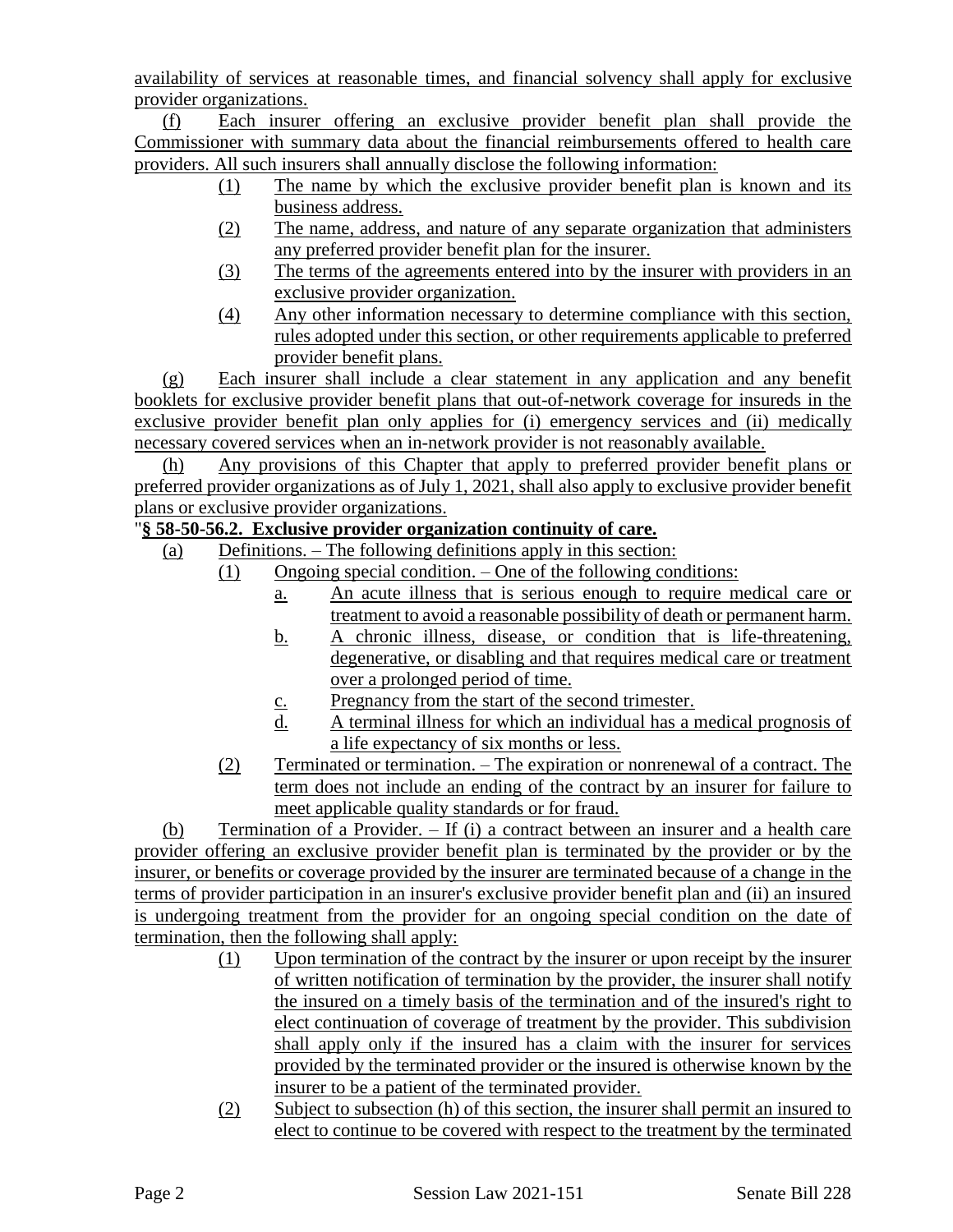provider for the ongoing special condition during a transitional period, as provided under this section.

(c) Newly Covered Insured. – Each exclusive provider benefit plan offered by an insurer shall provide transition coverage to individuals who (i) are newly covered under an exclusive provider benefit plan because the individual's employer has changed benefit plans and (ii) are undergoing treatment from a provider for an ongoing special condition. On the date of enrollment, an insurer shall notify the newly covered insured of (i) the right to elect continuation of coverage of treatment by a provider that is not contracted with the exclusive provider benefit plan and (ii) the method and time line by which the insured should contact the insurer. Subject to subsection (h) of this section, the insurer shall permit the newly covered insured to elect to continue to be covered with respect to the treatment by the provider of the ongoing special condition during a transitional period, as provided under this section.

(d) Transitional Period: In General. – Except as otherwise provided in this section, the length of a transitional period provided under this subsection shall be determined by the treating health care provider, so long as it does not exceed 90 days after the date of the notice to the individual described in subdivision (b)(1) of this section or the date of enrollment in a new plan described in subsection (c) of this section.

(e) Transitional Period: Scheduled Surgery, Organ Transplantation, or Inpatient Care. – If surgery, organ transplantation, or other inpatient care was scheduled for an individual, or if the individual was on an established waiting list for surgery, organ transplantation, or other inpatient care, before the date of the notice required under subdivision  $(b)(1)$  of this section or the date of enrollment described in subsection (c) of this section, then the transitional period under this subsection with respect to the surgery, transplantation, or other inpatient care shall extend through the date of discharge of the individual after completion of the surgery, transplantation, or other inpatient care, and through post discharge follow-up care related to the surgery, transplantation, or other inpatient care occurring within 90 days after the date of discharge.

(f) Transitional Period: Pregnancy. – If an individual has entered the second trimester of pregnancy on or before the date of the notice required under subdivision (b)(1) of this section or the date of enrollment in a new plan described in subsection (c) of this section, and the provider was treating the pregnancy before the date of the notice or the date of enrollment in the plan, then the transitional period with respect to the provider's treatment of the pregnancy shall extend through the provision of 60 days of postpartum care.

(g) Transitional Period: Terminal Illness. – If an individual was determined to be terminally ill at the time of a provider's termination of participation under subsection (b) of this section or at the time of enrollment in the plan under subsection (c) of this section, and the provider was treating the terminal illness before the date of the termination or enrollment in the plan, then the transitional period shall extend for the remainder of the individual's life with respect to care directly related to the treatment of the terminal illness or its medical manifestations.

(h) Permissible Terms and Conditions. – An insurer may condition coverage of continued treatment by a provider under subsection (b) or subsection (c) of this section upon the following terms and conditions:

- (1) When care is provided pursuant to subsection (b) of this section, the provider agrees to accept reimbursement from the insurer and, with respect to cost-sharing, from the insured involved at the rates applicable before the start of the transitional period as payment in full.
- (2) When care is provided pursuant to subsection (c) of this section, the provider agrees to accept the prevailing rate based on contracts the insurer has with the same or similar providers in the same or similar geographic area or the PPO or other rate agreed to by the provider and insurer, if applicable, plus the applicable copayment from the newly covered insured, as reimbursement in full from the insurer and the insured for all covered services.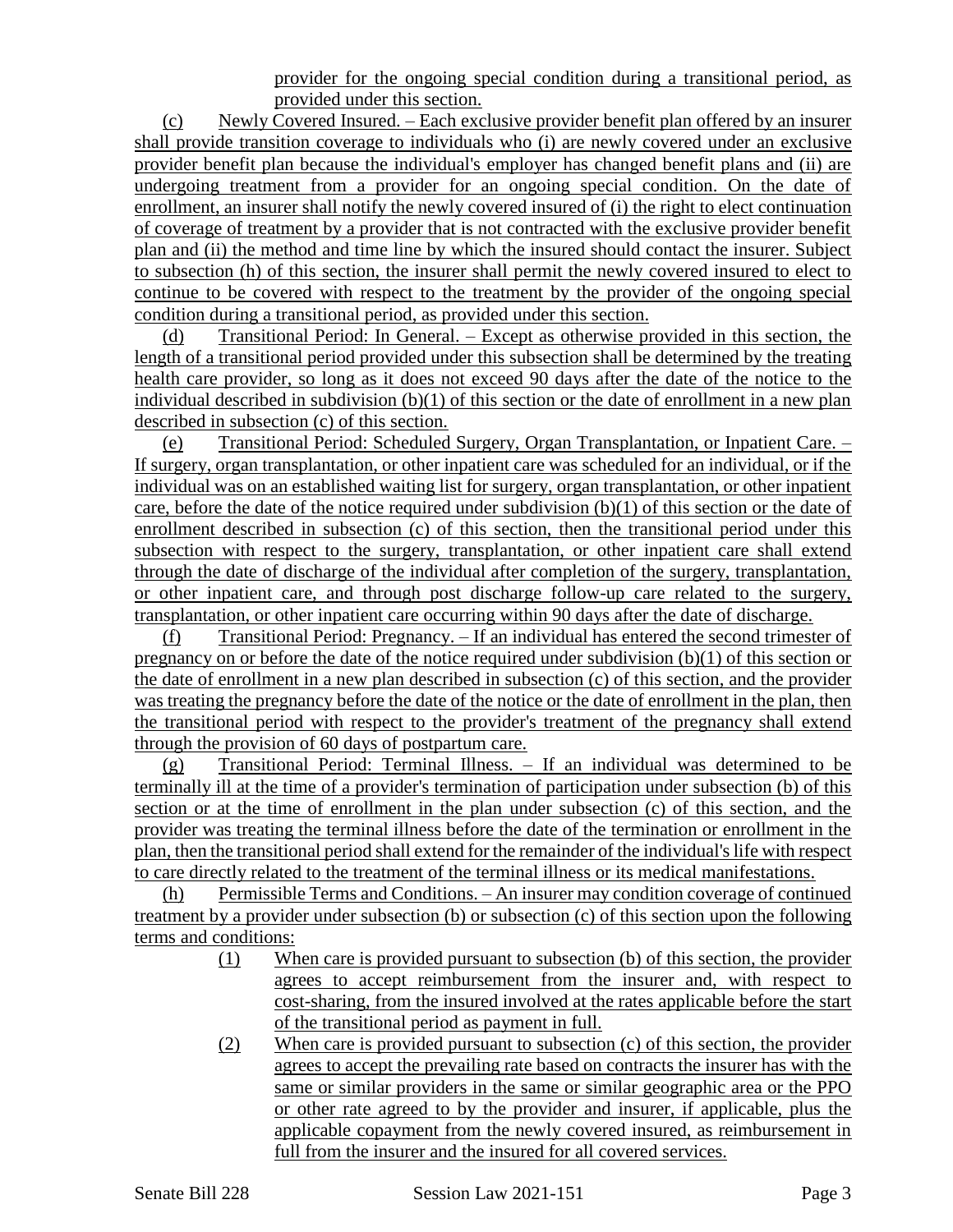- (3) The provider agrees to comply with the quality assurance programs of the insurer responsible for payment under this subsection and to provide to the insurer necessary medical information related to the care provided. The insurer's quality assurance programs shall not override the professional or ethical responsibility of the provider or interfere with the provider's ability to provide information or assistance to the insured.
- (4) The provider agrees to adhere to the insurer's established policies and procedures for participating providers, including procedures regarding referrals and obtaining prior authorization, providing services pursuant to a treatment plan approved by the insurer, and member hold harmless provisions.
- (5) The receipt of notification from the insured within 45 days of the date of the notice described in subdivision (b)(1) of this section or the new enrollment described in subsection (c) of this section that the insured elects to continue receiving treatment by the provider.
- (6) The provider agrees to discontinue providing services at the end of the transition period and to assist the insured in an orderly transition to a network provider. Nothing in this section shall prohibit the insured from continuing to receive services from the provider at the insured's expense.
- (i) Construction. Nothing in this section shall be construed to do any of the following:
	- (1) Require the coverage of benefits that would not have been covered if the provider involved remained a participating provider or, in the case of a newly covered insured, require the coverage of benefits not provided under the policy in which the newly covered insured is enrolled.
	- (2) Require an insurer to offer a transitional period when the insurer terminates a provider's contract for reasons relating to quality of care or fraud. Refusal by an insurer to offer a transitional period under these circumstances is not subject to the grievance review provisions of G.S. 58-50-62.
	- (3) Prohibit an insurer from extending any transitional period beyond that specified in this section.
	- (4) Prohibit an insurer from terminating the continuing services of a provider when the insurer has determined that the provider's continued provision of services may result in, or is resulting in, a serious danger to the health or safety of the insured. A termination for these reasons shall be in accordance with the contract provisions that the provider would otherwise be subject to if the provider's contract were still in effect.

(j) Disclosure of Right to Transitional Period. – Each insurer shall include a clear description of an insured's rights under this section in its evidence of coverage and summary plan description."

**SECTION 2.** The Department of Insurance may adopt temporary rules to implement this act.